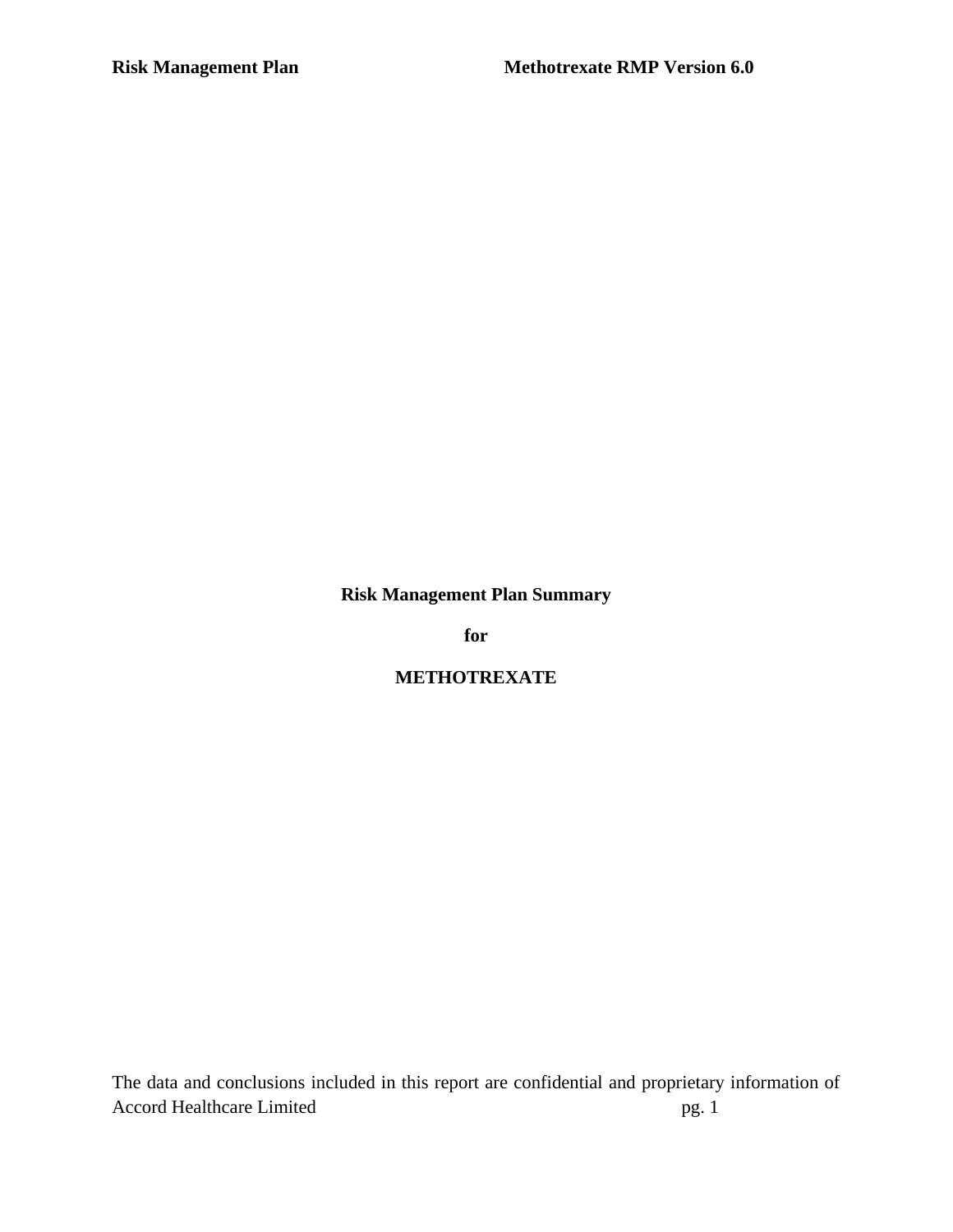## **PART VI: SUMMARY OF THE RISK MANAGEMENT PLAN BY PRODUCT**

## **VI.2 Elements for a public summary**

#### **VI.2.1 Overview of disease epidemiology**

#### **Rheumatoid arthritis**

Rheumatoid arthritis (RA) is a chronic joint swelling disease of unknown cause. In most of patients with RA, onset often begins with fever, weakness and joint pain. The majority of these occurrence studies curried out in Northern European and North American areas estimate the occurrence of about 0.5 – 1.1%. Studies from Southern European countries report a frequency of 0.3–0.7%. Studies from developing countries also report a relatively lower occurrence of the disease (between 0.1% and 0.5%). The annual occurrence rates of RA vary between 20 and 50 cases per 100,000 individual in North American and North European countries. There are only few studies from Southern European countries indicating a relatively lower occurrence of the disease.

Although the cause of rheumatoid arthritis (RA) is still unclear, it may include genetic and environmental factors in the disease as the disease mechanism.

## **Juvenile idiopathic arthritis (JIA)**

Although inflammation of joint in children (Juvenile idiopathic arthritis) is defined as inflammation of joint beginning before age 16 years, the age at onset is often much lower, with the highest frequency occurring in children aged 1-3 years. This is more common in females.

The overall prevalence is estimated to be 1-2 per 1,000 children, with an incidence of 1 per 10,000.A study from Germany found an occurrence rate of 20 cases per 100,000 populations, with an incidence rate of 3.5 cases per 100,000 populations. Estimates from Norway include a occurrence rate of 148 cases per 100,000 population with an incidence rate of 22 cases per 100,000 population. The incidence of JIA in Japan has been reported to be low. Diseaseassociated mortality for JIA is difficult to quantify, but it is estimated to be less than 1% in Europe and less than 0.5% in North America.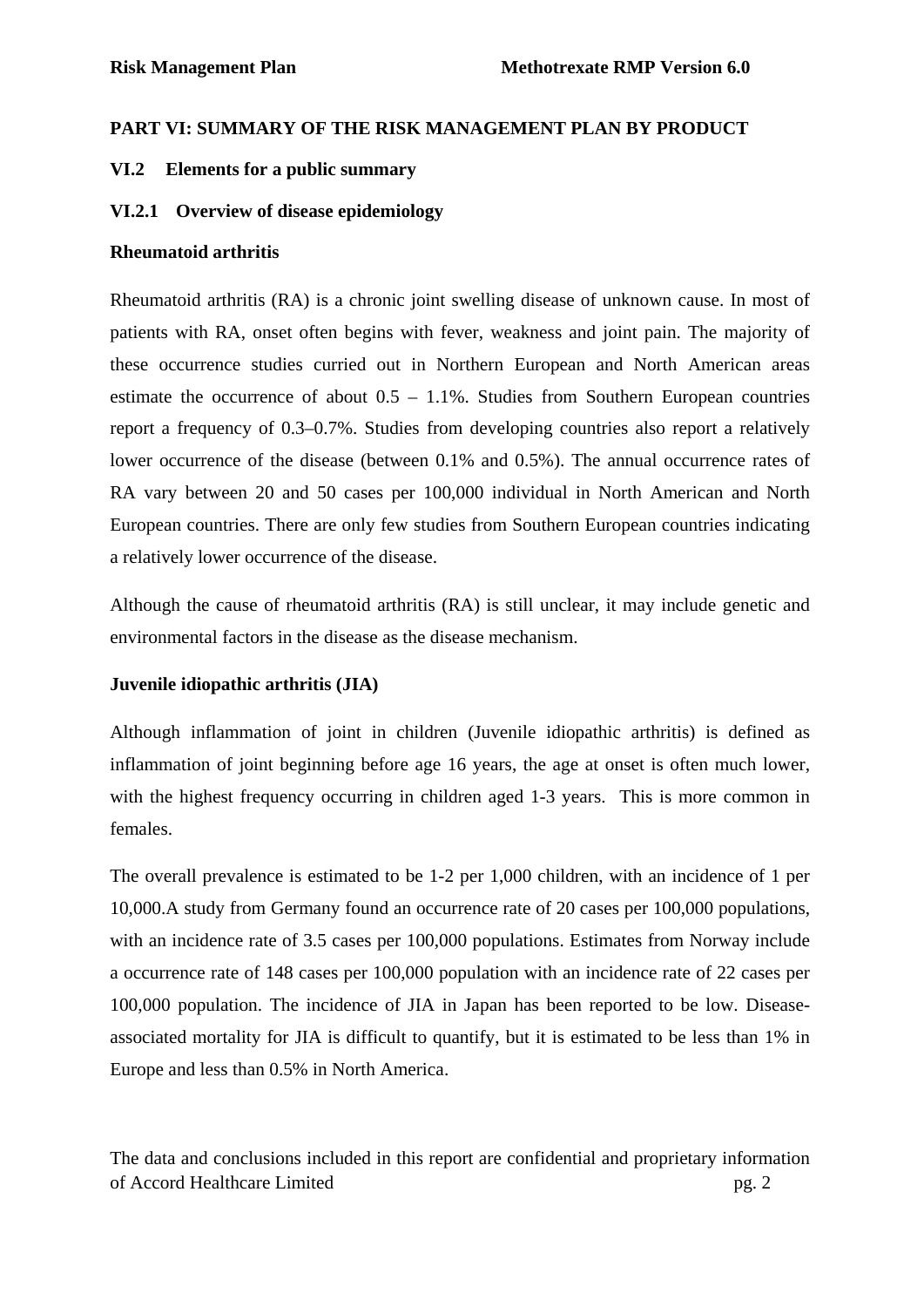#### **Psoriasis**

Psoriasis is an inflammatory disease that involves higher rate of cells generation that produced keratin (the key structural material making up the outer layer of human skin), with an increase in the epidermal cell turnover rate. Environmental, genetic, and immunologic factors appear to play a role. The disease most commonly manifests on the skin of the elbows, knees, scalp, Low back areas, between hips, and front end of penis. In up to 30% of patients, the joints are also affected. Overall, approximately 2-3% of people are affected by psoriasis worldwide. Psoriasis can begin at any age. Approximately 10-15% of new cases begin in children younger than 10 years. The median age at onset is 28 years.

Psoriasis appears to be slightly more prevalent among women than among men; however, men are thought to be more likely to experience the eye disease.

The incidence of psoriasis is dependent on the climate and genetic heritage of the population. It is less common in the tropics and in dark-skinned persons. Psoriasis prevalence in African Americans is 1.3% compared with 2.5% in whites.

#### **Crohn's disease**

Crohn's disease is a swelling of the digestive system that can affect any part of the tract from the mouth to the anus. Individuals with this condition often experience periods of symptomatic relieve and re-occurrence.

Crohn's disease is reported to be more common in white patients than in black patients and rare in Asian and Hispanic children.

The rate of Crohn's disease is 1.1-1.8 times higher in women than in men. This pattern is reversed with pediatric, which has a higher incidence in boys than in girls (pediatric male-tofemale ratio,  $~1.6:1$ ).

The age of onset of Crohn's disease has a two peak: the first peak occurs between the ages of 15 and 30 years (late adolescence and early adulthood), and the second occurs mainly in women between the ages of 60 and 70 years. However, most cases begin before age 30 years, and approximately 20-30% of all patients with Crohn's disease are diagnosed before age 20 years.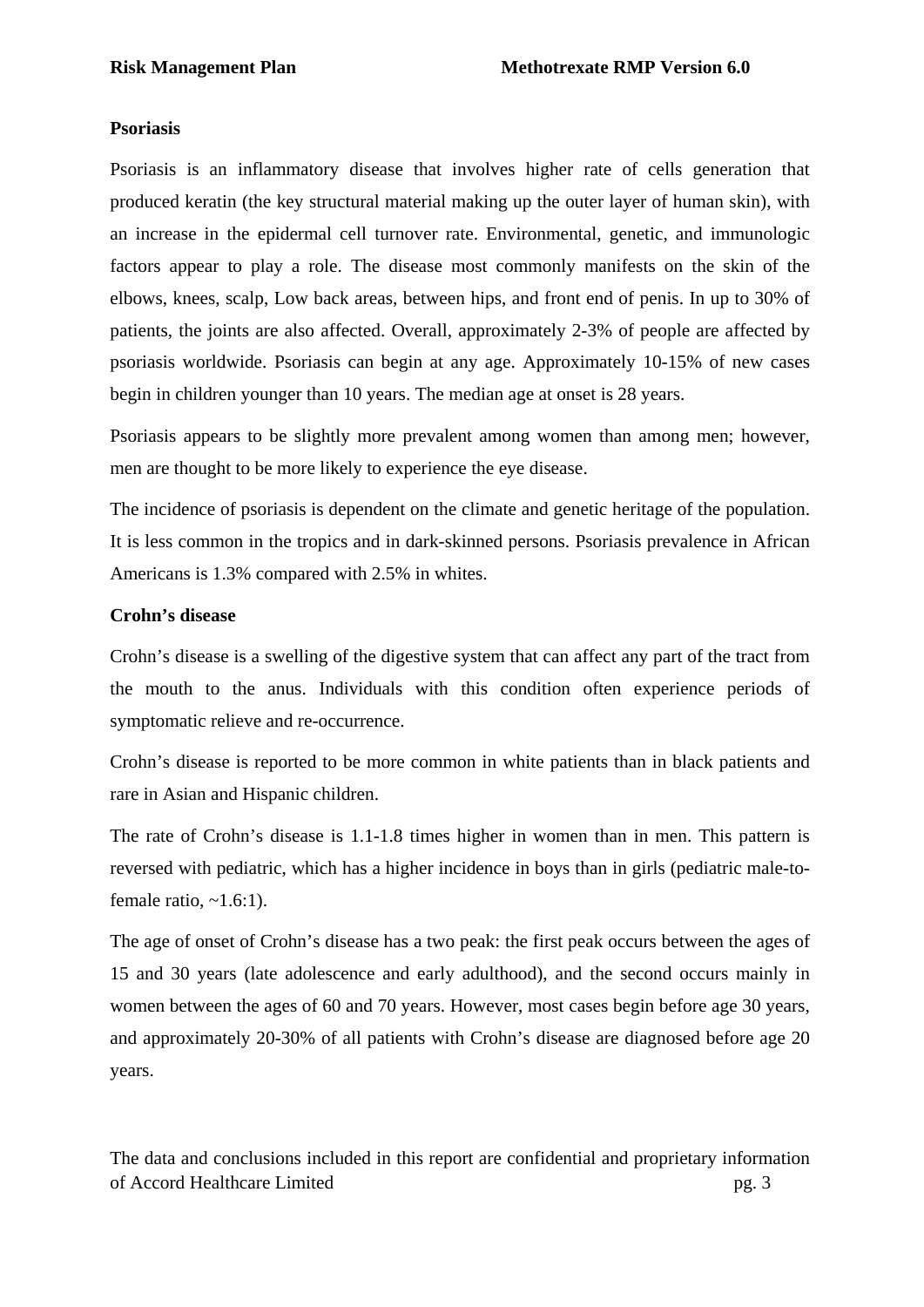## **VI.2.2 Summary of treatment benefits**

Methotrexate is indicated for the treatment of active rheumatoid arthritis (inflammation of joint) in adult patients, severe joint pain or inflammation of unknown cause in children, when the response to pain-killing and fever reducing drugs (nonsteroidal anti-inflammatory drugs (NSAIDs)) has been inadequate, severe non responsive disabling scaly skin rash (psoriasis), which is not adequately responsive to other forms of therapy such as phototherapy, ultra-violet light (PUVA), and vitamin A chemical compounds (retinoids), and severe psoriatic arthritis in adult patients and mild to moderate infection of any part of gastrointestinal tract (Crohn's disease) either alone or in combination with corticosteroids in adult patients refractory or intolerant to thiopurines.

As per the literature published by To H and colleagues, Methotrexate (MTX) is the most important drug for treating rheumatoid arthritis dosing at bedtime improve the arthritis symptoms. Emery P and colleagues mentioned that improvement as well as non-progression of rheumatoid arthritis was achieved by combined treatment of etanercept plus methotrexate. Céspedes-Cruz A and colleagues mentioned methotrexate treatment produced a significant improvement across a wide range of health related quality of life components in the patients with juvenile idiopathic arthritis.

Shaker OG and colleagues mentioned that methotrexate is more effective than psoralen and ultraviolet light A to treat psoriasis.

Uhlen S and colleagues mentioned that methotrexate is effective and safe in the treatment of paediatric Crohn's disease. Lémann M and colleagues concluded that there is a long-term benefit of maintenance treatment with methotrexate in patients with chronically active Crohn's disease, with side effects that are usually only moderate.

## **VI.2.3 Unknowns relating to treatment benefits**

The safety and efficacy of methotrexate in children less than 3 years of age has not been established.

## **VI.2.4 Summary of safety concerns**

## **Important identified risks:**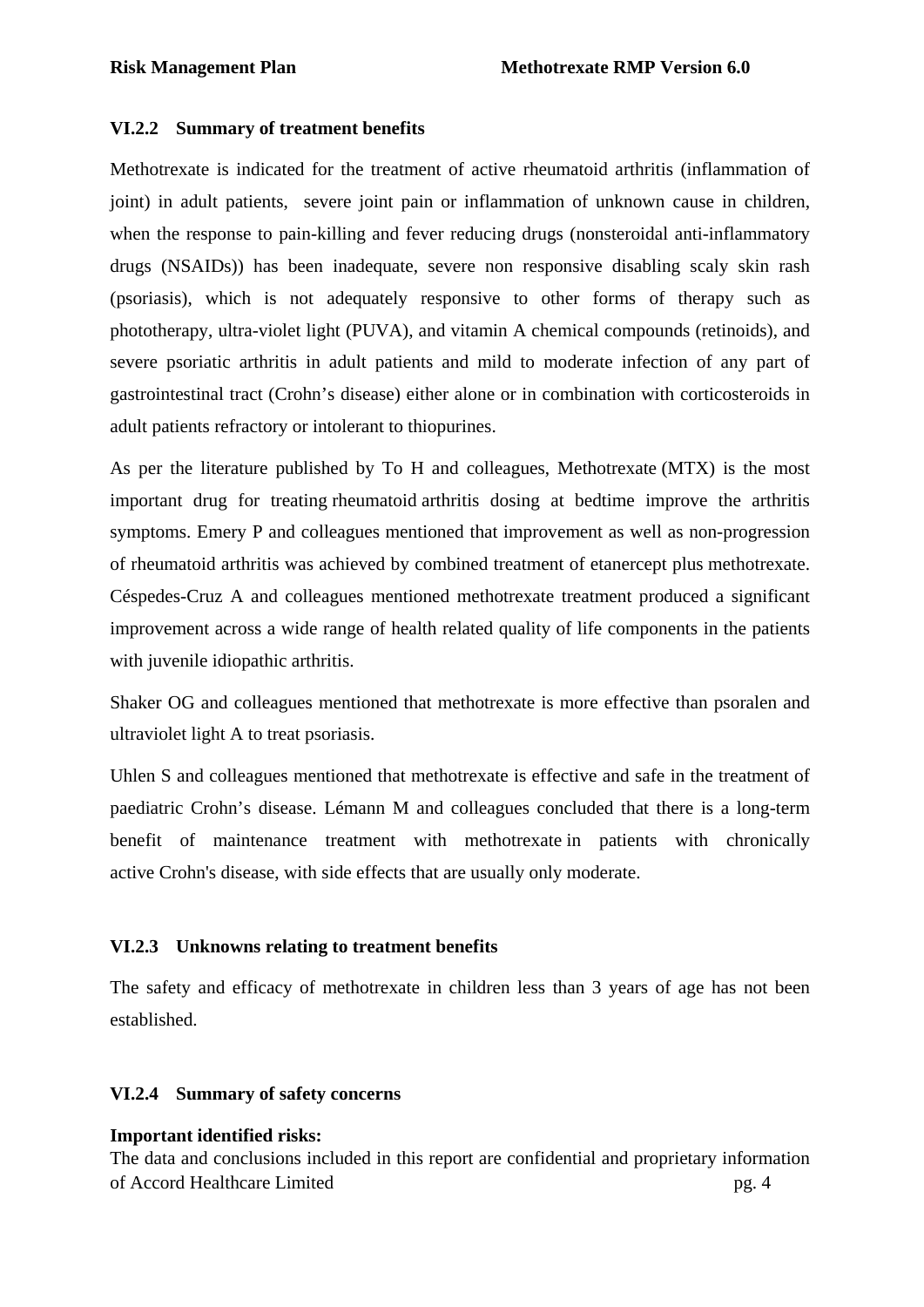| <b>Risk</b>                          |         | What is known                                                                                                                                                                                                                                                                                                                                                                                                                                                                                                                                                                                                                                                                                   | <b>Preventability</b>                                                                                                                                                                                                                                                                                                                                                                                                                                                                                                                                          |
|--------------------------------------|---------|-------------------------------------------------------------------------------------------------------------------------------------------------------------------------------------------------------------------------------------------------------------------------------------------------------------------------------------------------------------------------------------------------------------------------------------------------------------------------------------------------------------------------------------------------------------------------------------------------------------------------------------------------------------------------------------------------|----------------------------------------------------------------------------------------------------------------------------------------------------------------------------------------------------------------------------------------------------------------------------------------------------------------------------------------------------------------------------------------------------------------------------------------------------------------------------------------------------------------------------------------------------------------|
| Medication<br>error/dose<br>toxicity | related | Methotrexate to be injected once<br>weekly.<br>Methotrexate solution for injection<br>is given by subcutaneous route.<br>Methotrexate<br>may<br>injected<br>be<br>intramuscularly (in<br>muscle),<br>$\mathbf{a}$<br>intravenously<br>(in<br>vein)<br>$\mathbf a$<br><b>or</b><br>subcutaneously (under the skin).<br>When methotrexate is given by the<br>intramuscular<br>route,<br>local<br>undesirable<br>effects<br>(burning)<br>sensation) or damage (formation of<br>sterile abscess, destruction of fatty<br>tissue) at the site of injection can<br>occur commonly.<br>As there is very little data about<br>giving the medicine intravenously in<br>children and adolescents, it must | Yes<br>This<br>medicine<br>should<br>be<br>administered by or under the<br>supervision of physician or<br>healthcare professional. It is<br>advisable<br>determine<br>to<br>a<br>fixed, appropriate weekday as<br>day of injection.<br>The<br>patient<br>should<br>be<br>explicitly informed<br>about<br>once weekly administration.<br>In certain cases your doctor<br>may decide to instruct you<br>how to inject this medicine<br>under the skin yourself. You<br>will then receive appropriate<br>training.<br>Under<br>no<br>circumstances should you try |
|                                      |         | only be injected under the skin or<br>into a muscle.                                                                                                                                                                                                                                                                                                                                                                                                                                                                                                                                                                                                                                            | to inject yourself before you<br>have received such training.<br>The patient should inform<br>physician or pharmacist in<br>case of any adverse event.<br>The patient should not use<br>methotrexate<br>than<br>more<br>prescribed by doctor and do<br>not take double dose to make<br>up for a forgotten dose. If stop                                                                                                                                                                                                                                        |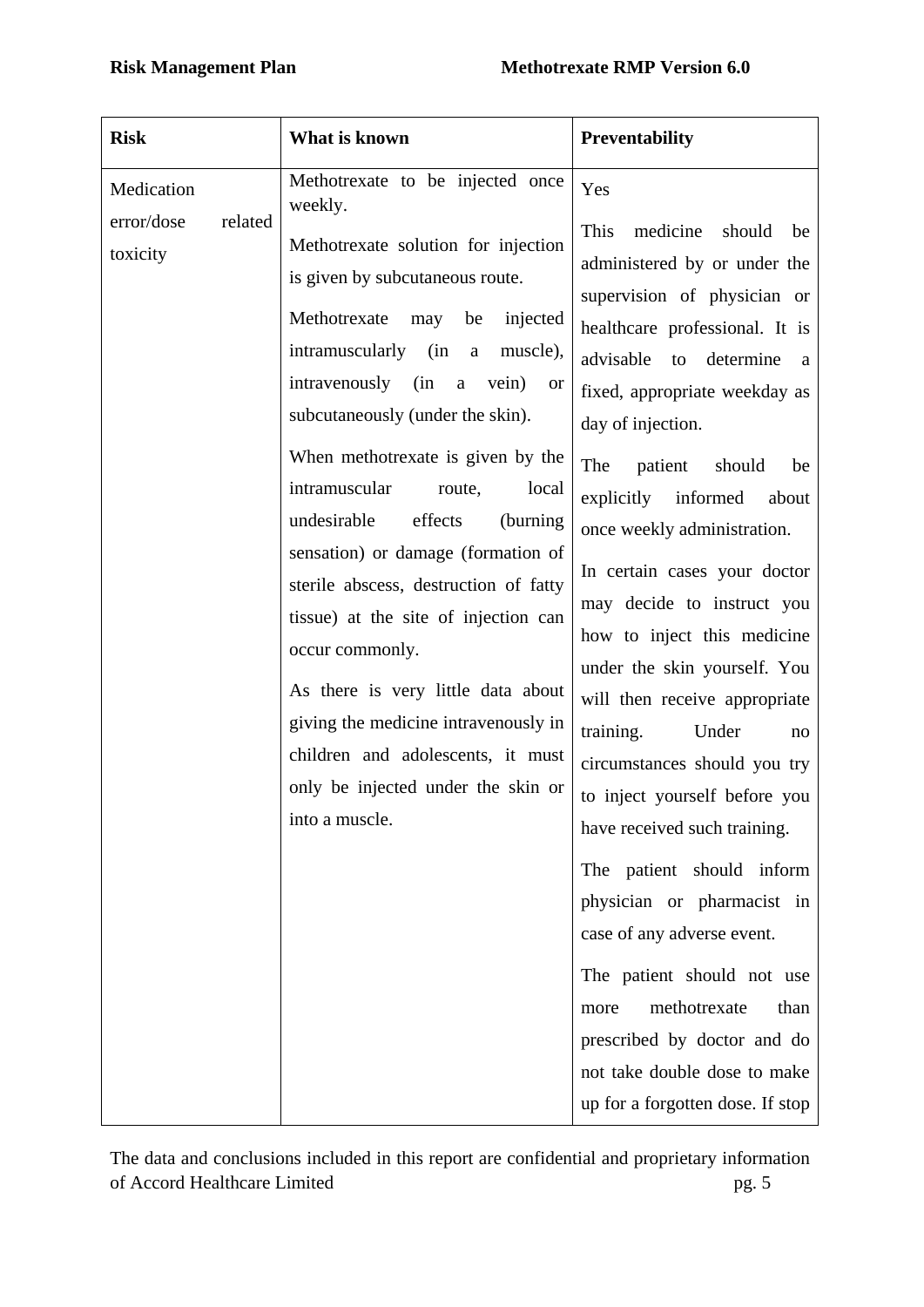| <b>Risk</b>                                                  | What is known                                                                                                                                                                                                                                                                                                                                                                                                      | <b>Preventability</b>                                                                                                                                                                                                                                                                                                                                                                                                                                                                                                                                                                                                                                                                                                                                                                  |
|--------------------------------------------------------------|--------------------------------------------------------------------------------------------------------------------------------------------------------------------------------------------------------------------------------------------------------------------------------------------------------------------------------------------------------------------------------------------------------------------|----------------------------------------------------------------------------------------------------------------------------------------------------------------------------------------------------------------------------------------------------------------------------------------------------------------------------------------------------------------------------------------------------------------------------------------------------------------------------------------------------------------------------------------------------------------------------------------------------------------------------------------------------------------------------------------------------------------------------------------------------------------------------------------|
|                                                              |                                                                                                                                                                                                                                                                                                                                                                                                                    | using this medicine, then talk<br>to doctor immediately.                                                                                                                                                                                                                                                                                                                                                                                                                                                                                                                                                                                                                                                                                                                               |
| Liver<br>toxicity<br>(hepatic impairment/<br>hepatotoxicity) | Methotrexate<br>chronic<br>can<br>cause<br>(liver<br>damage<br>liver<br>cirrhosis),<br>formation of scar tissue of the liver<br>(liver fibrosis), fatty degeneration of<br>the liver [all uncommon - may affect<br>up to 1 in 100 people], inflammation<br>of the liver (acute hepatitis) [rare -<br>may affect up to 1 in 1,000 people]<br>and liver failure [very rare - may<br>affect up to 1 in 10,000 people] | Yes<br>Do not use this medicine if<br>you are suffering from any<br>liver disease.<br>Before starting the therapy<br>test should be carried out for<br>liver function, serum albumin<br>(a protein in the blood).<br>Treatment<br>should<br>not<br>be<br>instituted<br>should<br>be<br><b>or</b><br>if<br>discontinued<br>any<br>abnormality of liver function<br>tests, or liver biopsy, is<br>present or develops during<br>therapy.<br>Due to its potentially toxic<br>effect on the liver, additional<br>damaging<br>liver<br>medicinal<br>products should not be taken<br>with<br>during<br>treatment<br>methotrexate<br>unless<br>clearly<br>the<br>and<br>necessary<br>alcohol<br>consumption<br>of<br>should be avoided or greatly<br>reduced.<br>Tell your doctor immediately |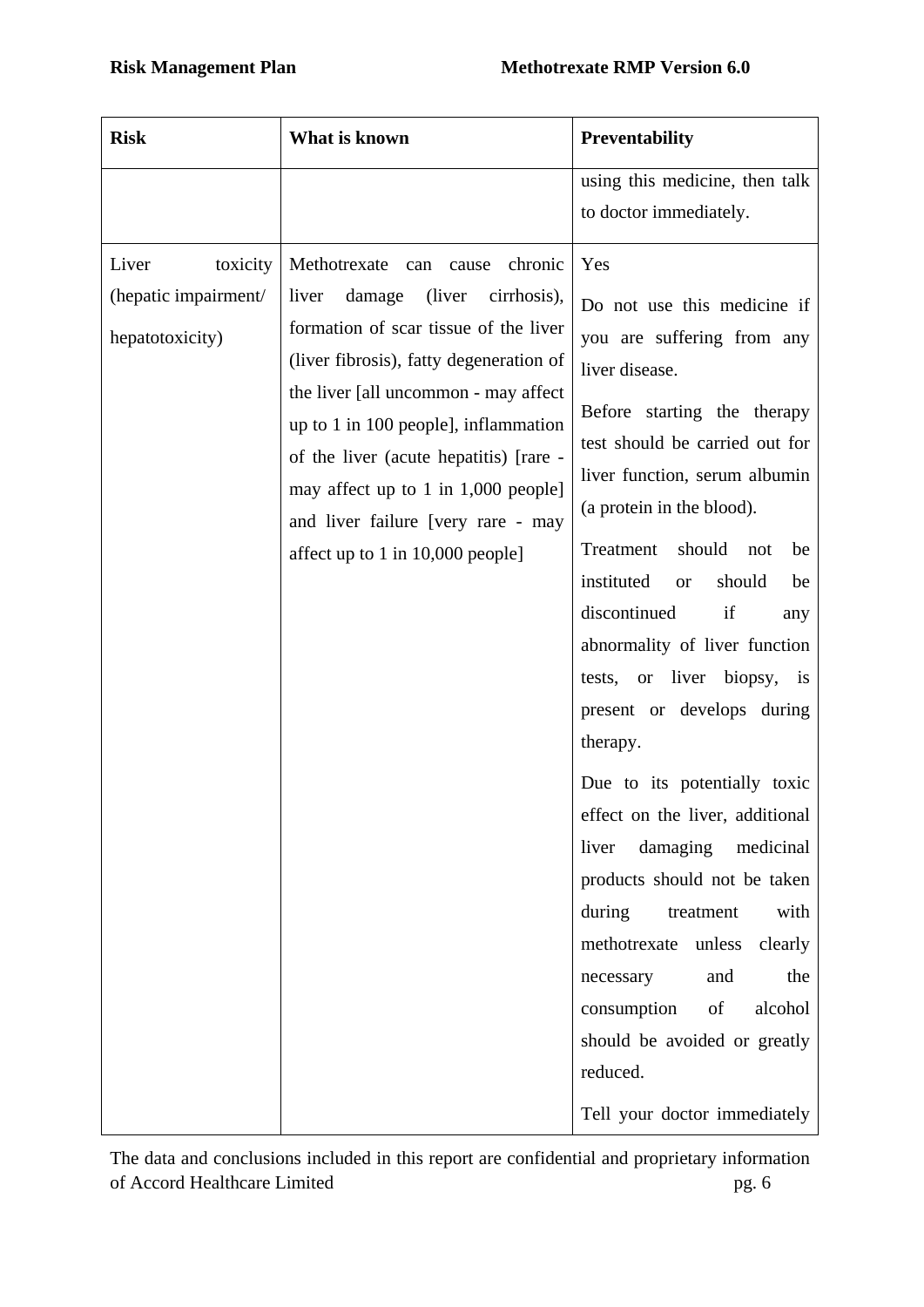| <b>Risk</b>                          | What is known                                                                                                                                                                                                                                                                   | <b>Preventability</b>                                                                                                                                                                                                                                                                                                                                                                                                                                                                                                                                                                                                                                      |
|--------------------------------------|---------------------------------------------------------------------------------------------------------------------------------------------------------------------------------------------------------------------------------------------------------------------------------|------------------------------------------------------------------------------------------------------------------------------------------------------------------------------------------------------------------------------------------------------------------------------------------------------------------------------------------------------------------------------------------------------------------------------------------------------------------------------------------------------------------------------------------------------------------------------------------------------------------------------------------------------------|
|                                      |                                                                                                                                                                                                                                                                                 | if you experience any of the<br>these<br>symptoms,<br>as<br>may<br>indicate a serious, potentially<br>life-threatening side effect,<br>which require urgent specific<br>treatment.                                                                                                                                                                                                                                                                                                                                                                                                                                                                         |
| Kidney disease (renal<br>impairment) | Methotrexate may caused kidney<br>damage with symptoms such as<br>swelling of the hands, ankles or feet<br>or changes in frequency of urination<br>or decrease or absence of urine;<br>these may be signs of kidney failure<br>[rare - may affect up to 1 in $1,000$<br>people] | Yes<br>Do not use this medicine if<br>you are suffering from any<br>kidney disease.<br>Before starting the treatment<br>with<br>methotrexate, kidney<br>function test should be carried<br>out.<br>Where kidney function may<br>be compromised (e.g. in the<br>elderly), monitoring should<br>take place more frequently.<br>This applies in particular,<br>when medicinal products are<br>administered<br>concomitantly,<br>which affect the elimination<br>of methotrexate, cause kidney<br>damage (e.g. non-steroidal<br>anti-inflammatory medicinal<br>products)<br>which<br><b>or</b><br>can<br>potentially lead to impairment<br>of blood formation. |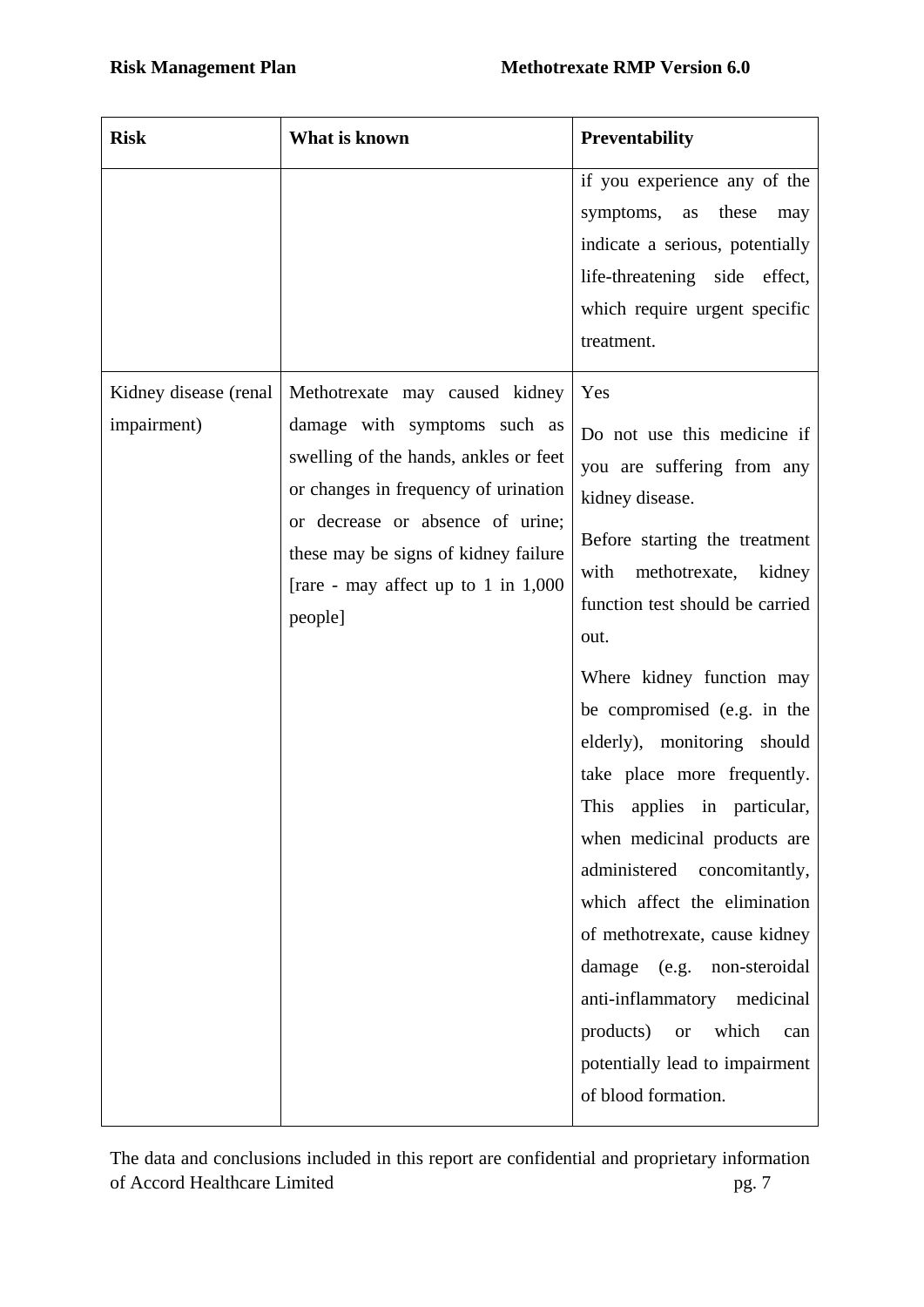| <b>Risk</b>                                                                    | What is known                                                                                                                                                                                                                                                                                                           | <b>Preventability</b>                                                                                                                                                                                                                                                                                                               |
|--------------------------------------------------------------------------------|-------------------------------------------------------------------------------------------------------------------------------------------------------------------------------------------------------------------------------------------------------------------------------------------------------------------------|-------------------------------------------------------------------------------------------------------------------------------------------------------------------------------------------------------------------------------------------------------------------------------------------------------------------------------------|
|                                                                                |                                                                                                                                                                                                                                                                                                                         | Tell your doctor immediately<br>if you experience any of the<br>symptoms,<br>these<br>as<br>may<br>indicate a serious, potentially<br>life-threatening side effect,<br>which require urgent specific<br>treatment.                                                                                                                  |
| Suppression of body<br>immune system<br>(Immunosuppression/<br>Immunotoxicity) | Methotrexate may have effect on<br>system and affect the<br>immune<br>results of immunological tests (test<br>carried out to check body immune<br>system)                                                                                                                                                               | Yes<br>Do not use this medication if<br>you are suffering from any<br>disease which affects immune<br>system.<br>Tell your doctor immediately<br>if you experience any of the<br>symptoms,<br>these<br>as<br>may<br>indicate a serious, potentially<br>life-threatening side effect,<br>which require urgent specific<br>treatment. |
| Gastrointestinal<br>toxicity                                                   | Methotrexate<br>may<br>cause<br>severe<br>diarrhoea, blood in vomiting and<br>black or tarry stool; these symptoms<br>indicate<br>may<br>rare<br>severe<br>complications of gastrointestinal<br>symptoms. e.g. gastrointestinal<br>ulcers.<br>Severe bleeding and dilated colon<br>may affect up to 1 in 10,000 people. | Yes<br>Do not use this medicine if<br>suffering<br>from<br>you<br>are<br>stomach ulcer or intestinal<br>ulcer.<br>Tell your doctor immediately<br>if you experience any of the<br>symptoms,<br>these<br>as<br>may<br>indicate a serious, potentially                                                                                |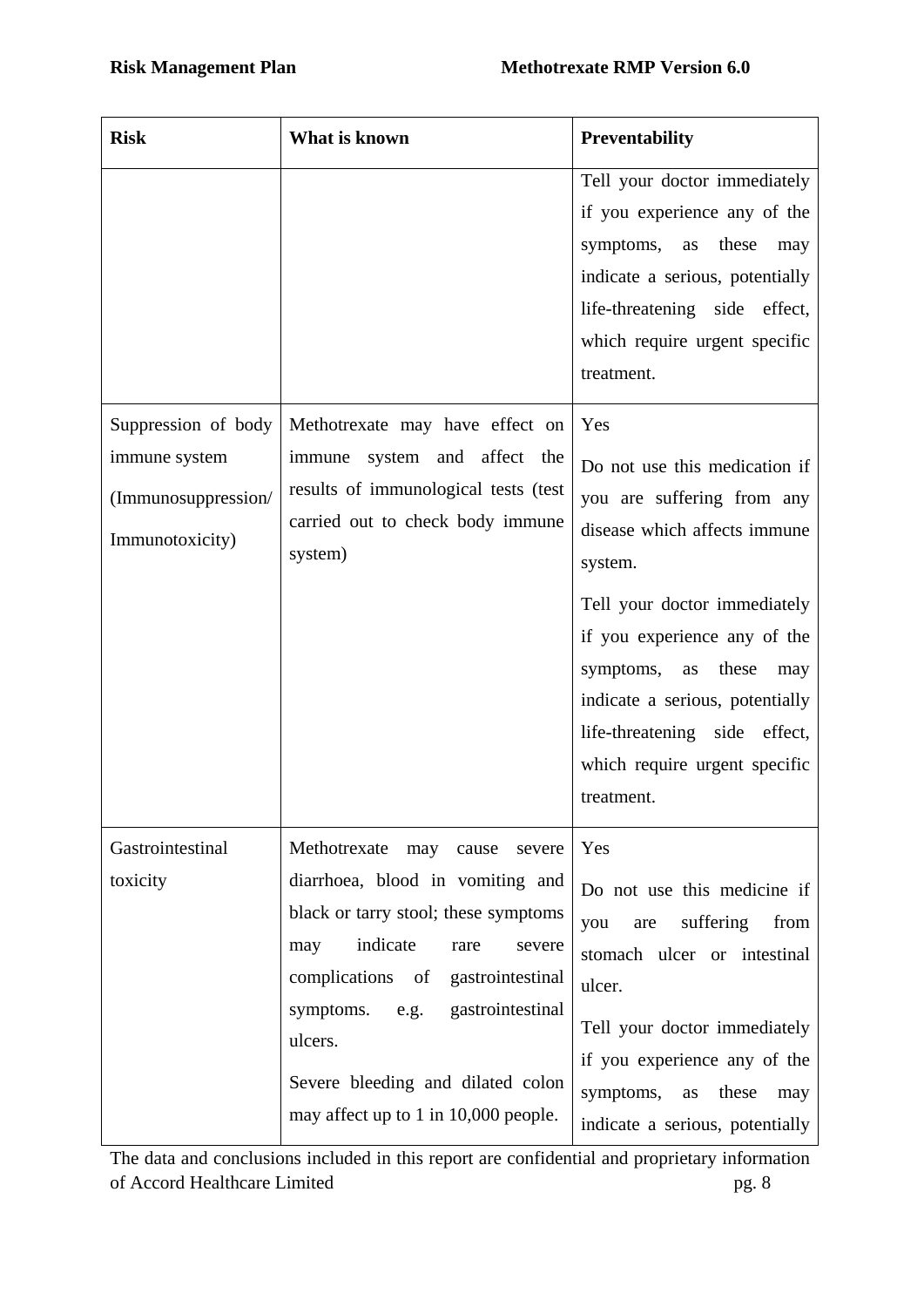| <b>Risk</b>                                  | What is known                                                                                                                                                                                                                                                                                                                                                | Preventability                                                                                                                                                                                                                                                                                                                                                                                                                                |
|----------------------------------------------|--------------------------------------------------------------------------------------------------------------------------------------------------------------------------------------------------------------------------------------------------------------------------------------------------------------------------------------------------------------|-----------------------------------------------------------------------------------------------------------------------------------------------------------------------------------------------------------------------------------------------------------------------------------------------------------------------------------------------------------------------------------------------------------------------------------------------|
|                                              |                                                                                                                                                                                                                                                                                                                                                              | life-threatening side<br>effect,<br>which require urgent specific<br>treatment.                                                                                                                                                                                                                                                                                                                                                               |
| toxicity<br>Lung<br>(pulmonary toxicity)     | Methotrexate may cause dry, non-<br>productive<br>of<br>cough, shortness<br>breath and fever. Inflammation of<br>the lungs (pneumonia) [common -<br>may affect up to 1 in 10 people],<br>Lung fibrosis, shortness of breath<br>and bronchial asthma, accumulation<br>of fluid in the sac around the lung<br>[Rare - may affect up to 1 in<br>$1,000$ people] | Yes<br>During therapy lung function<br>test should be performed, if<br>necessary.<br>Patient should inform<br>the<br>doctor for dry, non-productive<br>cough, shortness of breath and<br>fever with methotrexate.                                                                                                                                                                                                                             |
| <b>Blood</b><br>toxicity<br>(Hematotoxicity) | The most relevant undesirable effect<br>blood<br>cells<br>suppression<br>is<br>(Haemopoietic suppression).<br>Overdose may affect blood cell<br>production (haematopoietic) system.                                                                                                                                                                          | Yes<br>Do not use this medicine if<br>you are suffering from any<br>blood disease.<br>Before starting the treatment,<br>blood samples will be taken in<br>order to check the availability<br>of enough blood cells.<br>Complete blood count with<br>differential blood count and<br>platelets.<br>Bone<br>marrow<br>suppression<br>caused<br>by<br>methotrexate<br>may<br>occur<br>abruptly and with apparently<br>safe dosages. Any profound |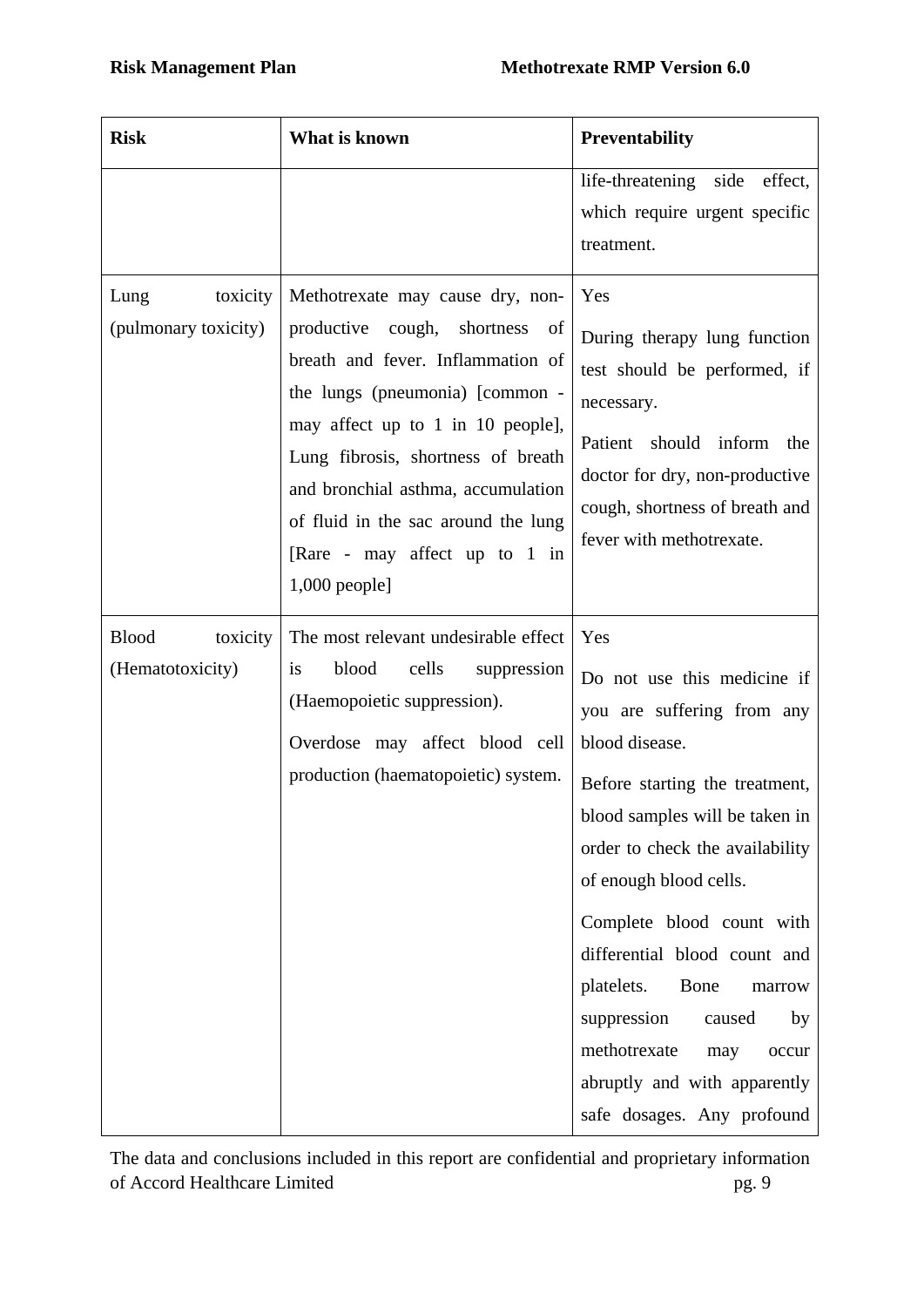| <b>Risk</b>                                                                                 | What is known                                                                                                                                                                                                                                                                                                                                                                            | <b>Preventability</b>                                                                                                                                                                                                                                                                                                                                                                                                                                                                                                                      |
|---------------------------------------------------------------------------------------------|------------------------------------------------------------------------------------------------------------------------------------------------------------------------------------------------------------------------------------------------------------------------------------------------------------------------------------------------------------------------------------------|--------------------------------------------------------------------------------------------------------------------------------------------------------------------------------------------------------------------------------------------------------------------------------------------------------------------------------------------------------------------------------------------------------------------------------------------------------------------------------------------------------------------------------------------|
|                                                                                             |                                                                                                                                                                                                                                                                                                                                                                                          | drop in white-cell or platelet<br>indicates immediate<br>counts<br>withdrawal of the medicinal<br>product<br>and<br>appropriate<br>supportive therapy. Patients<br>should be advised to report all<br>signs<br>and<br>symptoms<br>suggestive of infection.                                                                                                                                                                                                                                                                                 |
| Pregnancy<br>and<br>breast-feeding<br>(Administration<br>during pregnancy and<br>lactation) | Methotrexate is contraindicated (not<br>advised) during pregnancy.<br>Methotrexate has been shown to be<br>teratogenic (causing deformity to<br>fetus) in humans; it has been<br>reported to cause foetal death and/or<br>congenital<br>abnormalities<br>(abnormalities prior to birth)<br>Methotrexate is excreted in milk in<br>such concentration that there is a<br>risk for infant. | Yes<br>Do not use this medication if<br>you are pregnant or breast-<br>feeding.<br>If you are pregnant or breast-<br>feeding, think you may be<br>pregnant or are planning to<br>have a baby, ask your doctor<br>pharmacist for advice<br><b>or</b><br>before taking this medicine.<br>Breast-feeding should be<br>stopped prior to and during<br>this treatment.<br>Men<br>should<br>and<br>women<br>exercise effective method for<br>birth-control during treatment<br>and further till six month after<br>discontinuation of treatment. |
| Damage to the brain<br>or peripheral nervous                                                | Encephalopathy (a brain disorder)/<br>leukoencephalopathy<br>special<br>(a)                                                                                                                                                                                                                                                                                                              | Yes                                                                                                                                                                                                                                                                                                                                                                                                                                                                                                                                        |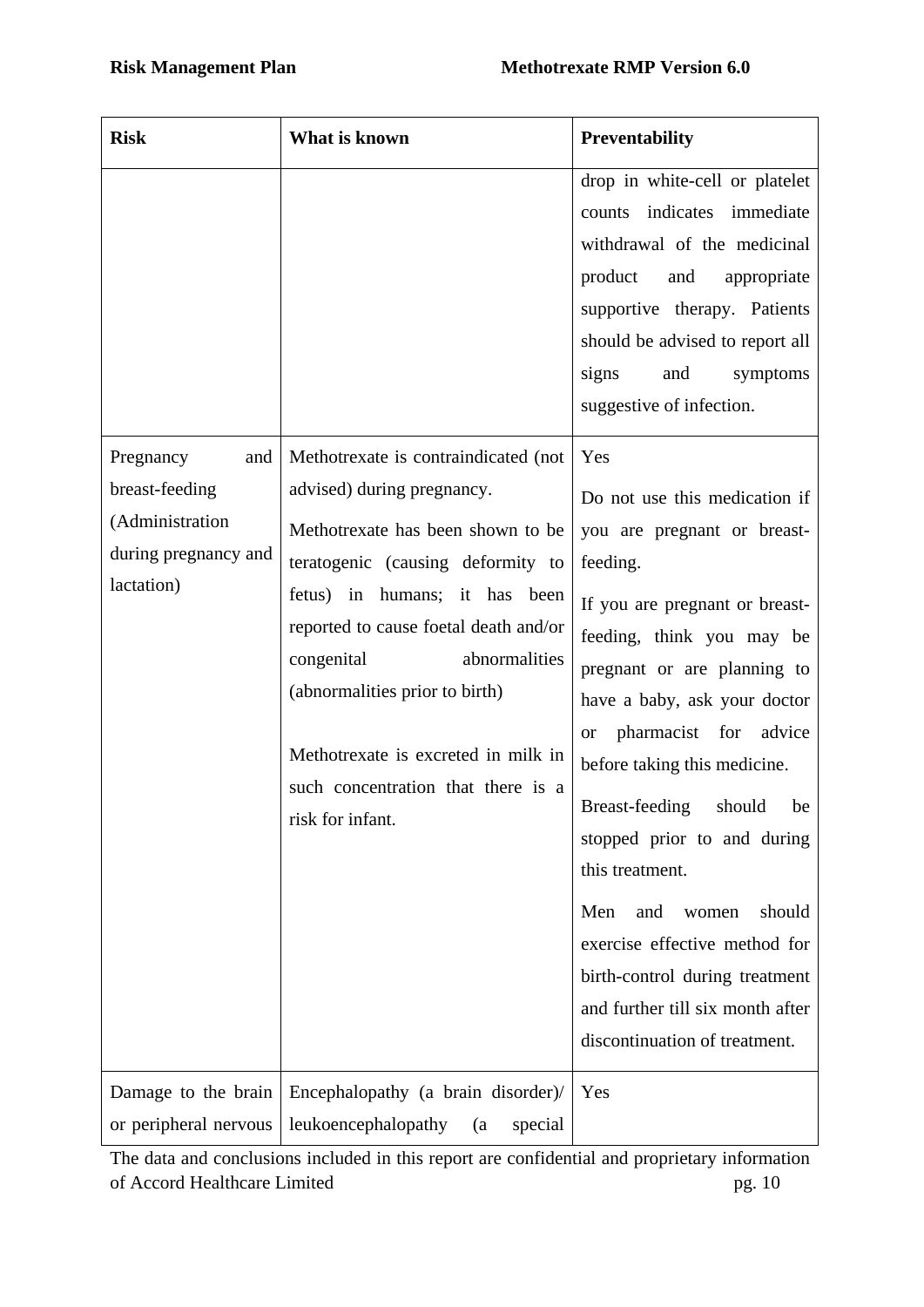| <b>Risk</b>                                                          | What is known                                                                                                                                                                                                                                                                                                                                                                                                                                                                                                                                                                                                                                                                                                                                      | <b>Preventability</b>                                                                                                                                                                                                     |
|----------------------------------------------------------------------|----------------------------------------------------------------------------------------------------------------------------------------------------------------------------------------------------------------------------------------------------------------------------------------------------------------------------------------------------------------------------------------------------------------------------------------------------------------------------------------------------------------------------------------------------------------------------------------------------------------------------------------------------------------------------------------------------------------------------------------------------|---------------------------------------------------------------------------------------------------------------------------------------------------------------------------------------------------------------------------|
| system<br>(Neurotoxicity)                                            | disorder<br>white<br>of<br>the<br>brain<br>substance) have been reported in<br>patients<br>receiving<br>cancer<br>methotrexate therapy. [Not known:<br>frequency cannot be estimated from<br>the available data]<br>Treatment with methotrexate may<br>cause adverse reactions affecting the<br>like<br>central<br>system<br>nervous<br>tiredness, dizziness. [uncommon:<br>affect up<br>100<br>to<br>$\overline{1}$<br>in<br>may<br>people]. Thus ability to drive vehicle<br>and/or operate machines may be<br>compromised and also cause loss of<br>strength or sensation of numbness or<br>tingling in arms and legs, changes in<br>taste (metallic taste), convulsion<br>and paralysis [very rare - may affect<br>up to 1 in $10,000$ people] | Tell your doctor immediately<br>if you experience any of the<br>symptoms,<br>these<br>as<br>may<br>indicate a serious, potentially<br>life-threatening side effect,<br>which require urgent specific<br>treatment.        |
| Skin<br>(Skin<br>disease<br>and<br>subcutaneous<br>tissue disorders) | Methotrexate<br>may<br>rash,<br>cause<br>reddening of skin, itching [common<br>- may affect up to 1 in 10 people],<br>increased pigmentation of nails,<br>inflammation<br>of<br>cuticles,<br>furunculosis (deep infection of hair<br>follicles) [very rare - may affect up<br>to 1 in $10,000$ people]<br>Methotrexate may also cause severe<br>skin rash or blistering of the skin                                                                                                                                                                                                                                                                                                                                                                | Yes<br>Tell your doctor immediately<br>if you experience any of the<br>symptoms,<br>these<br>as<br>may<br>indicate a serious, potentially<br>life-threatening side effect,<br>which require urgent specific<br>treatment. |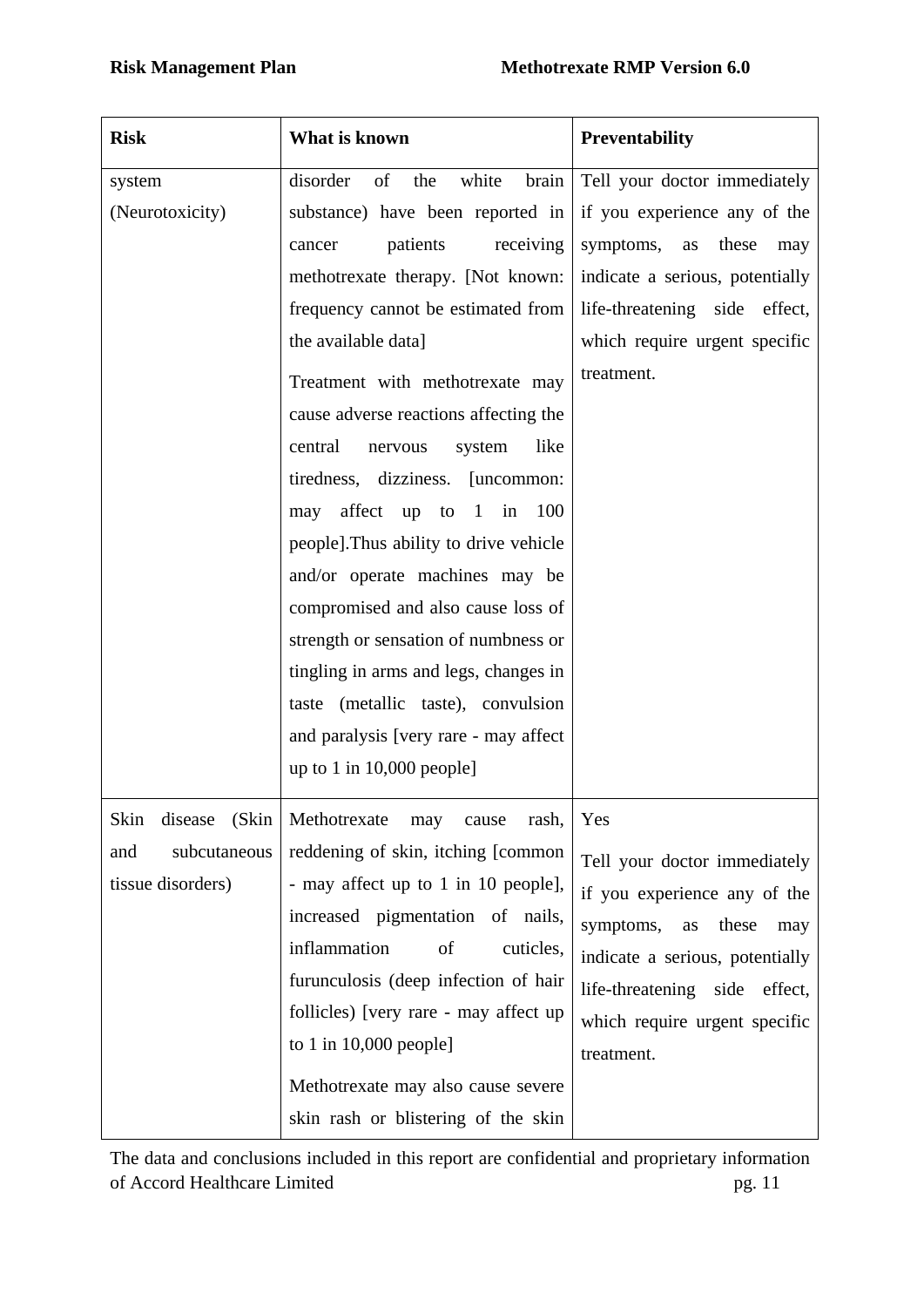| <b>Risk</b> | What is known                         | <b>Preventability</b> |
|-------------|---------------------------------------|-----------------------|
|             | (this can also affect mouth, eyes and |                       |
|             | genitals); this sign may be very      |                       |
|             | rare[may affect up to 1 in $10,000$   |                       |
|             | people] conditions called Steven      |                       |
|             | Johnson syndrome or burned skin       |                       |
|             | syndrome (toxic<br>epidermal          |                       |
|             | necrolysis).                          |                       |
|             | Only mild local skin reactions (such  |                       |
|             | as burning sensations, erythema,      |                       |
|             | swelling, discolouration,<br>severe   |                       |
|             | itching, pain) were observed during   |                       |
|             | therapy.                              |                       |
|             | Radiation induced dermatitis and      |                       |
|             | sun-burn<br>under<br>reappear<br>can  |                       |
|             | methotrexate<br>(recall-<br>therapy   |                       |
|             | reaction).                            |                       |

## **Important potential risk:**

| <b>Risk</b>                                                                                                                                                                                                                                                           | What is known                                                                                                                                                                                                                                          |
|-----------------------------------------------------------------------------------------------------------------------------------------------------------------------------------------------------------------------------------------------------------------------|--------------------------------------------------------------------------------------------------------------------------------------------------------------------------------------------------------------------------------------------------------|
| Infertility<br>Methotrexate affects spermatogenesis (creation of sperm)<br>and oogenesis (creation of an ovum) during the period of its<br>administration which may result in decreased fertility. These<br>effects appear to be reversible on discontinuing therapy. |                                                                                                                                                                                                                                                        |
|                                                                                                                                                                                                                                                                       | As methotrexate can be genotoxic (change or damage genes),<br>all women who wish to become pregnant are advised to<br>consult a genetic counselling centre, if possible, already prior<br>to therapy, and men should seek advice about the possibility |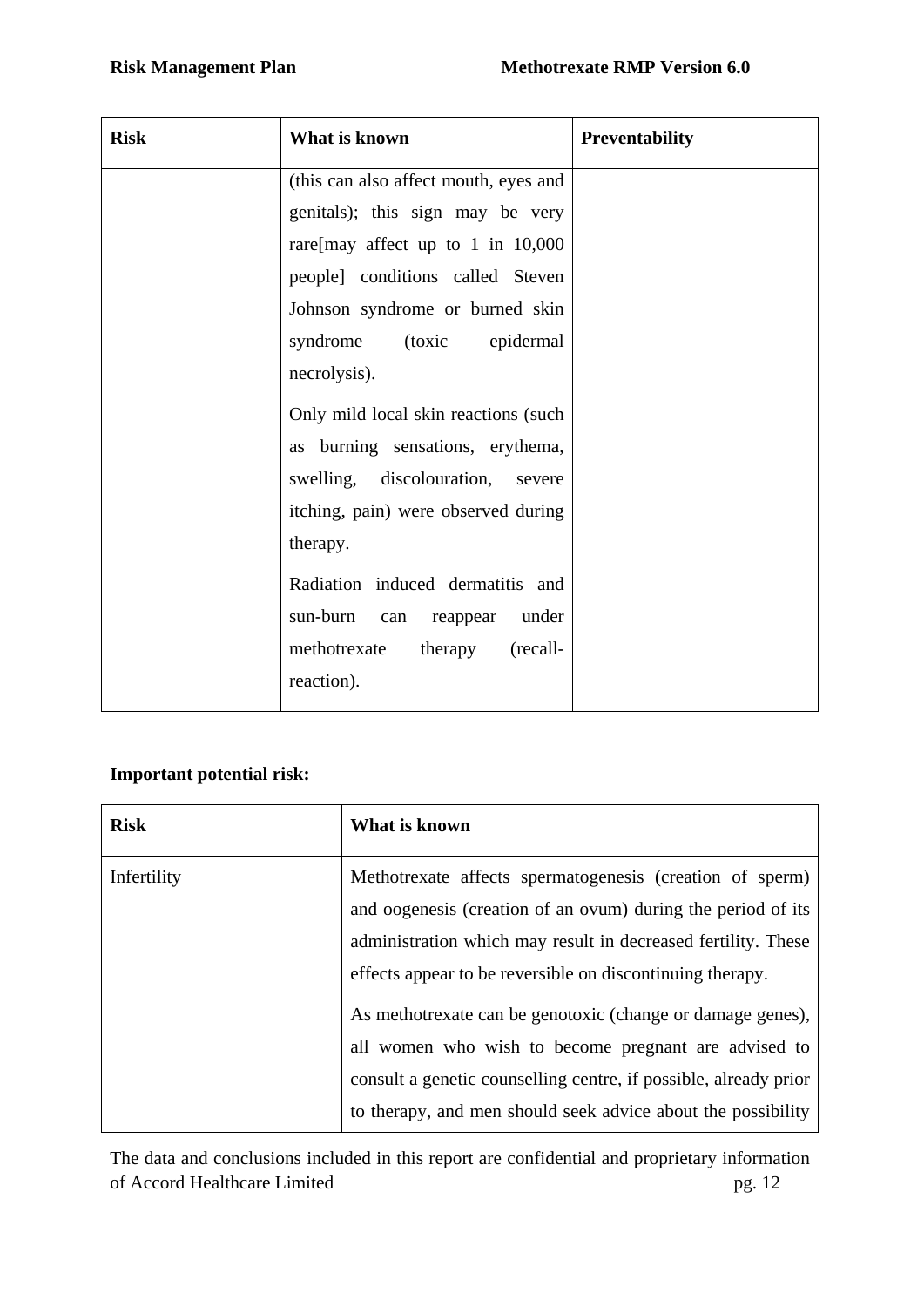| <b>Risk</b>                 | What is known                                                |  |
|-----------------------------|--------------------------------------------------------------|--|
|                             | of sperm preservation before starting therapy.               |  |
| Accidental exposure/contact | Methotrexate should not come into contact with the surface   |  |
| with skin                   | of the skin or mucosa. In the event of contamination, the    |  |
|                             | affected area must be rinsed immediately with plenty of      |  |
|                             | water.                                                       |  |
| Use in elderly patients     | Dose reduction should be considered in elderly patients due  |  |
|                             | to reduced liver and kidney function as well as lower folate |  |
|                             | reserves which occur with increased age.                     |  |

# **Missing information:**

| <b>Risk</b> | What is known                                                                               |
|-------------|---------------------------------------------------------------------------------------------|
|             | Use in children $\lt$ 3 years of Due to insufficient data available for methotrexate use in |
| age         | children $<$ 3 years of age, it is not recommended in children $<$                          |
|             | 3 years of age.                                                                             |

# **VI.2.5 Summary of additional risk minimisation measures by safety concern**

All medicines have a Summary of Product Characteristics (SmPC) which provides physicians, pharmacists and other health care professionals with details on how to use the medicine, the risks and recommendations for minimising them. An abbreviated version of this in lay language is provided in the form of the package leaflet (PL). The measures in these documents are known as routine risk minimisation measures.

This medicine has no additional risk minimisation measures.

# **VI.2.6 Planned post authorisation development plan**

No studies planned.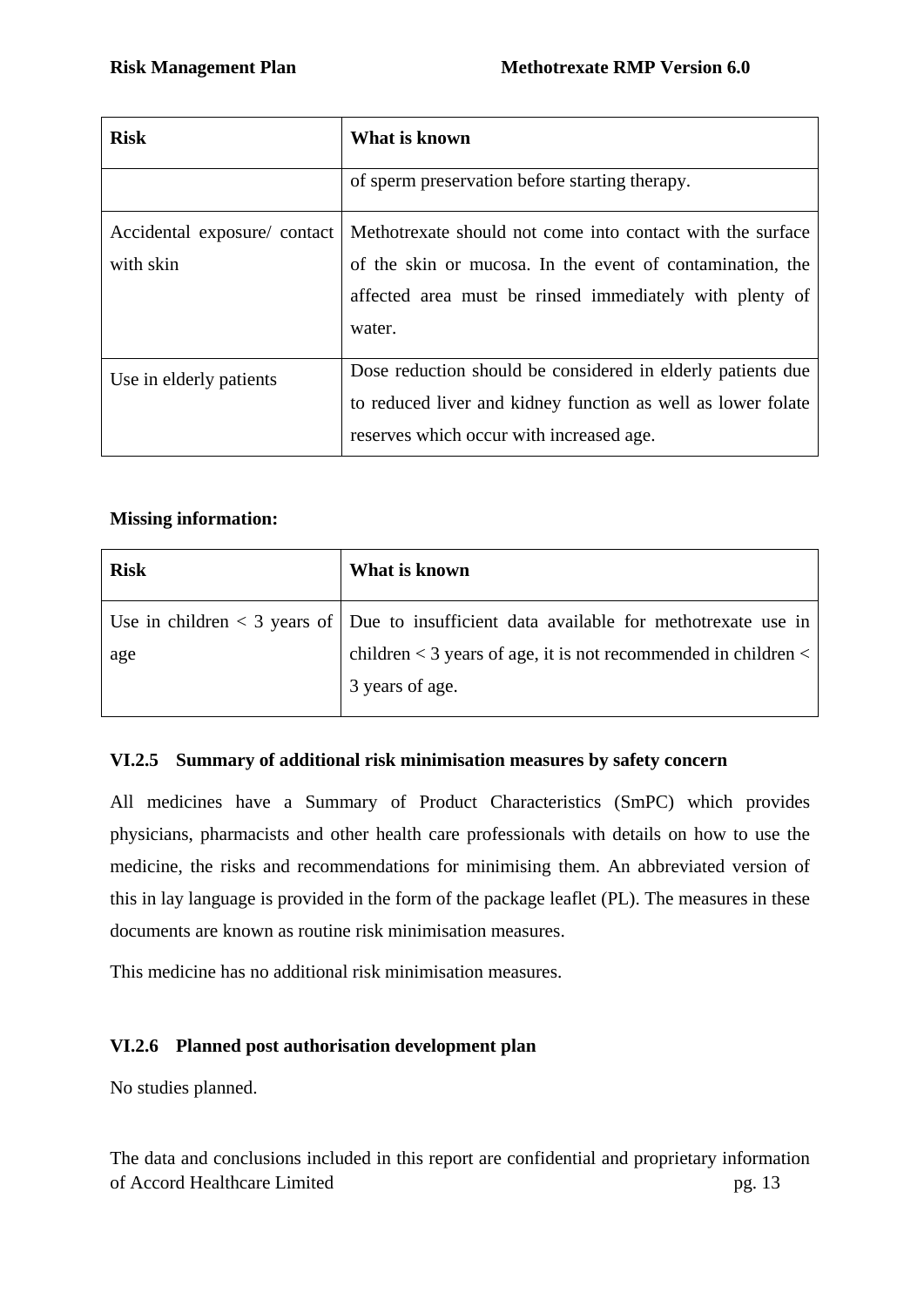| <b>Version</b> | <b>Date</b>             | <b>Safety Concern</b>                                                                                                                                                                                             | <b>Comment</b>                                                                                                                                                                                                        |
|----------------|-------------------------|-------------------------------------------------------------------------------------------------------------------------------------------------------------------------------------------------------------------|-----------------------------------------------------------------------------------------------------------------------------------------------------------------------------------------------------------------------|
| 6.0            | 12 April<br>2016        | No changes in safety concerns                                                                                                                                                                                     | SmPC and PIL have been<br>revised (product name,<br>procedure number and<br>pharmaceutical form<br>terminology, etc) based<br>upon validation<br>comments received from<br>UK.                                        |
| 5.0            | 22 January<br>2016      | No changes in safety concerns                                                                                                                                                                                     | Methotrexate 50 mg/ml<br>Pre-filled syringe' is<br>approved under<br>SE/H/1431/01/DC.<br><b>Details of Methotrexate</b><br>50 mg/ml solution for<br>injection in self dose<br>injector included as line<br>extension. |
| 4.0            | 16<br>September<br>2015 | Following important identified risk<br>are deleted-<br>Cardiovascular disorders<br>Eye disorders<br>interaction<br>Drug<br>with<br>alcohol,<br>hepatotoxic,<br>medicinal<br>hematotoxic<br>products, NSAIDs, etc. | <b>RMP</b> has been updated as<br>per RMS Day 180 Draft<br>Assessment Report, dated<br>01-Sep-2015                                                                                                                    |

# **VI.2.7 Summary of changes to the risk management plan over time**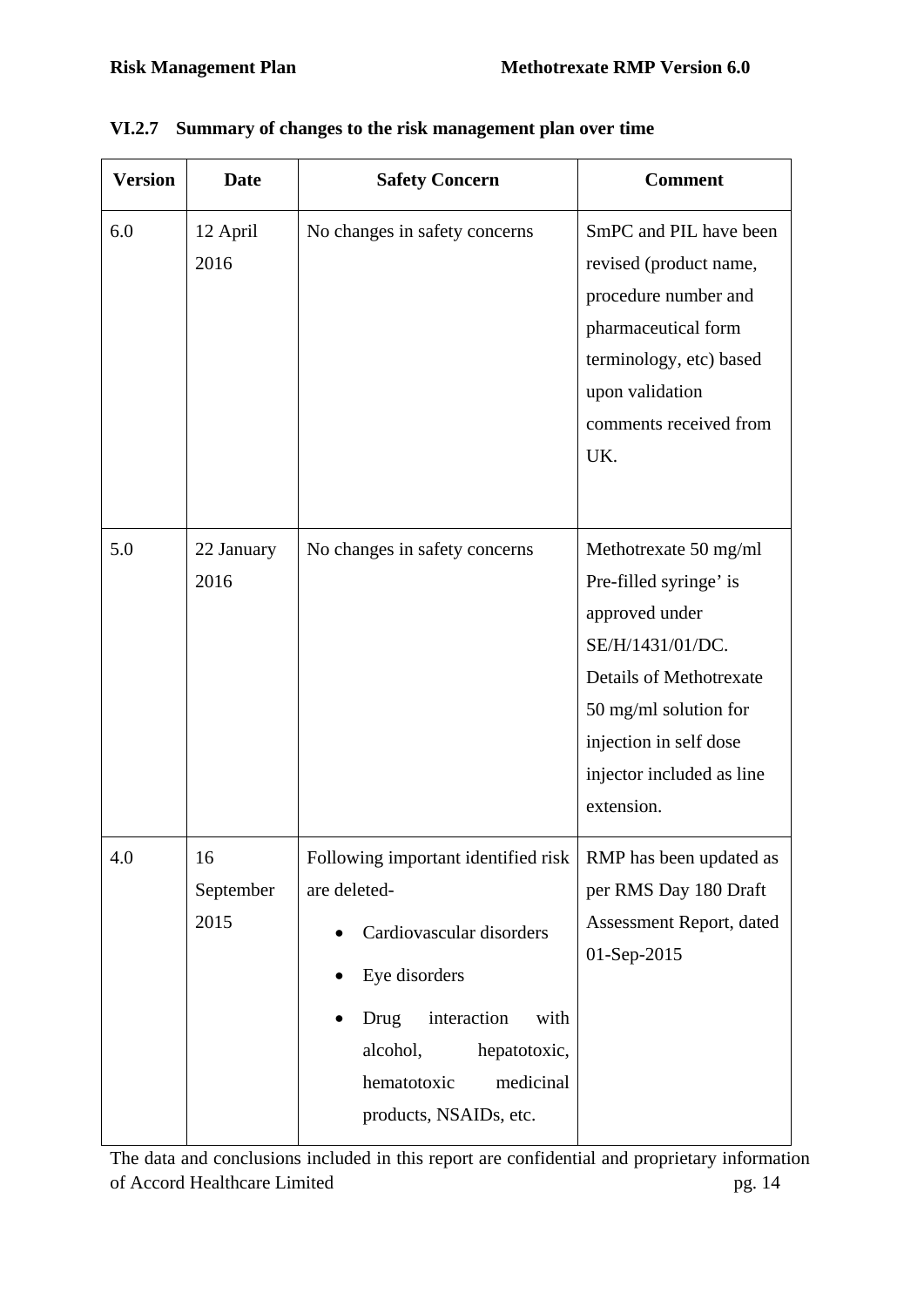| <b>Version</b> | <b>Date</b>        | <b>Safety Concern</b>                                                                                                                                                                                                                                                                                                                                                                                                                   | <b>Comment</b>                                                                       |
|----------------|--------------------|-----------------------------------------------------------------------------------------------------------------------------------------------------------------------------------------------------------------------------------------------------------------------------------------------------------------------------------------------------------------------------------------------------------------------------------------|--------------------------------------------------------------------------------------|
| 3.0            | 05 August<br>2015  | Following important identified risk<br>are added-<br>Cardiovascular disorders<br>Neurotoxicity<br>٠<br>Eye disorders<br>Skin<br>and<br>subcutaneous<br>tissue disorders<br>interaction<br>Drug<br>with<br>alcohol,<br>hepatotoxic,<br>medicinal<br>hematotoxic<br>products, NSAIDs, etc.                                                                                                                                                | RMP has been updated as<br>per Day 145 comments<br>received from Hungary.            |
| 2.0            | 29 January<br>2015 | Safety concerns were updated<br>based<br><b>RMS</b><br>Day<br>70<br>upon<br>Preliminary Assessment Report.<br><b>Important identified risk:</b><br>Medication error /<br>dose<br>$\bullet$<br>related toxicity<br>Hepatic<br>impairment<br>hepatoxicity<br>Immunosuppression<br>$\bullet$<br>Immunotoxicity<br>Gastrointestinal toxicity<br>Pulmonary toxicity<br>Hematotoxicity<br>Administration<br>during<br>pregnancy and lactation | RMP has been updated as<br>per RMS Day 70<br><b>Preliminary Assessment</b><br>Report |